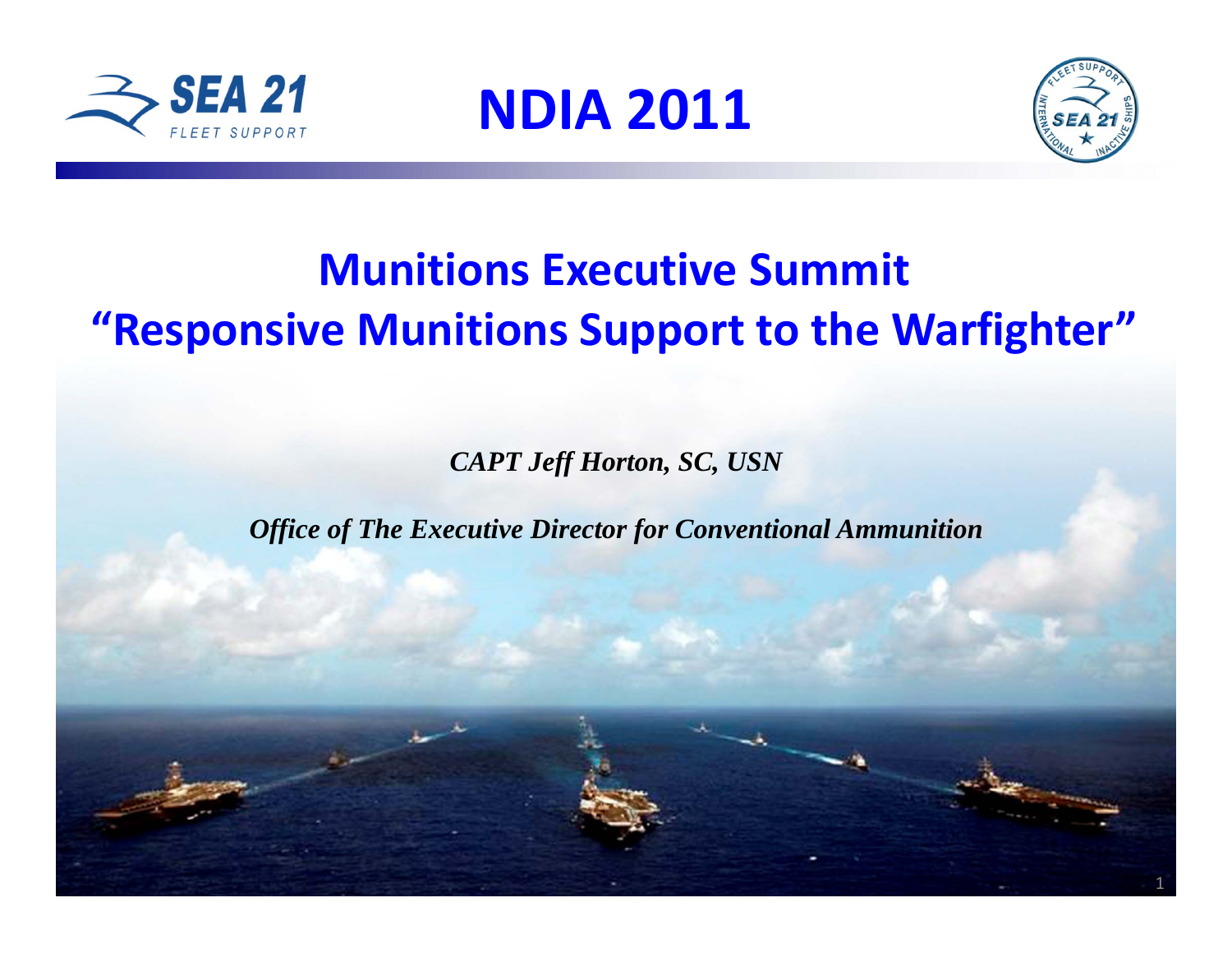





2

- **Current CNO Guidance**
- **Navy SMCA Investment**
- **What Industry is Doing Well**
- **Challenge to the Community:** *What Industry can do!*
- •**BRAC 2005 Update**
- •**Summary**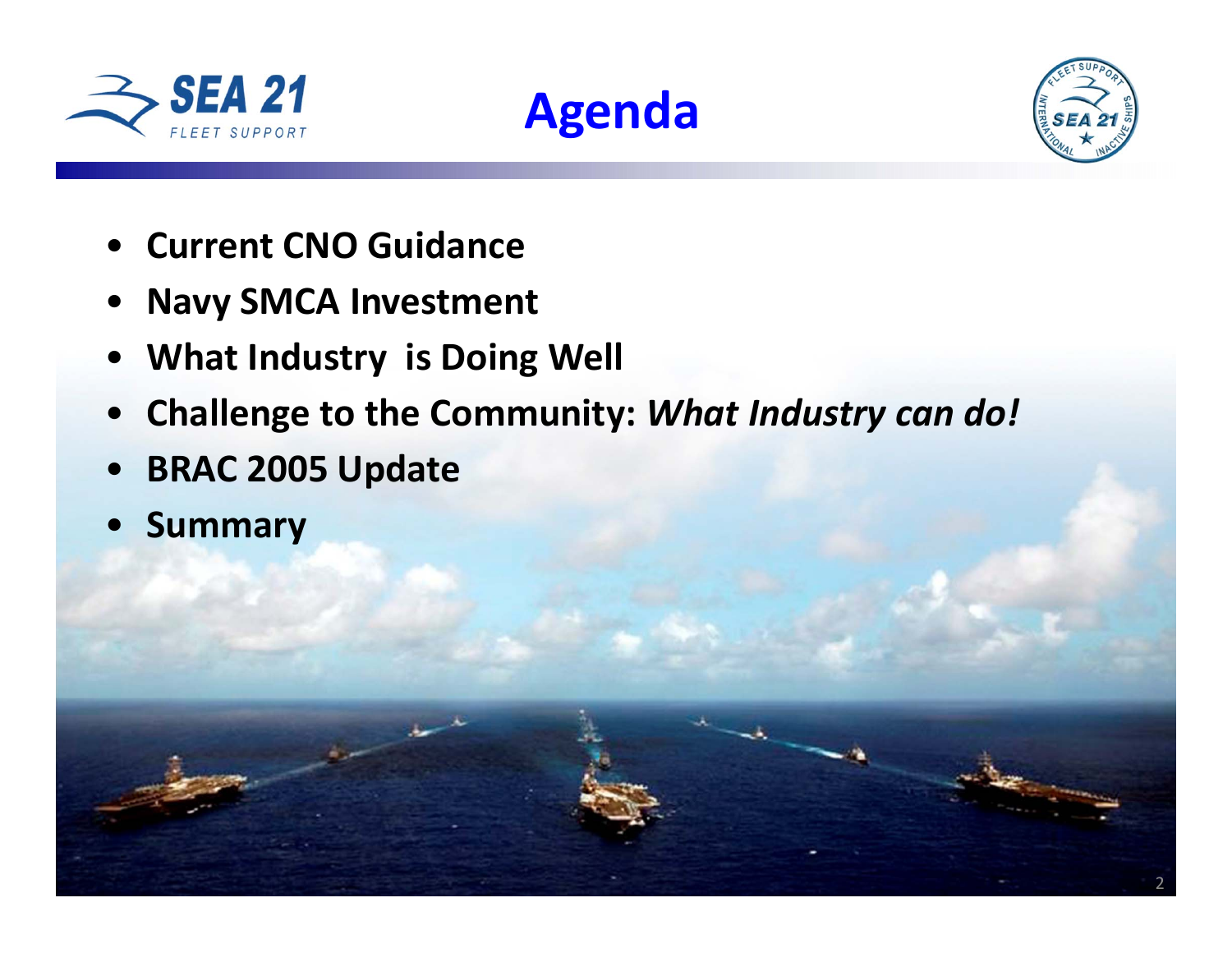

**CNO Guidance for 2011**



### •**Build the Future Force**

**CNO's Three Focus Areas Reaffirmed**

- **Maintain Our Warfighting Readiness**
- **Develop and Support our Sailors, Navy Civilians, & Their Families**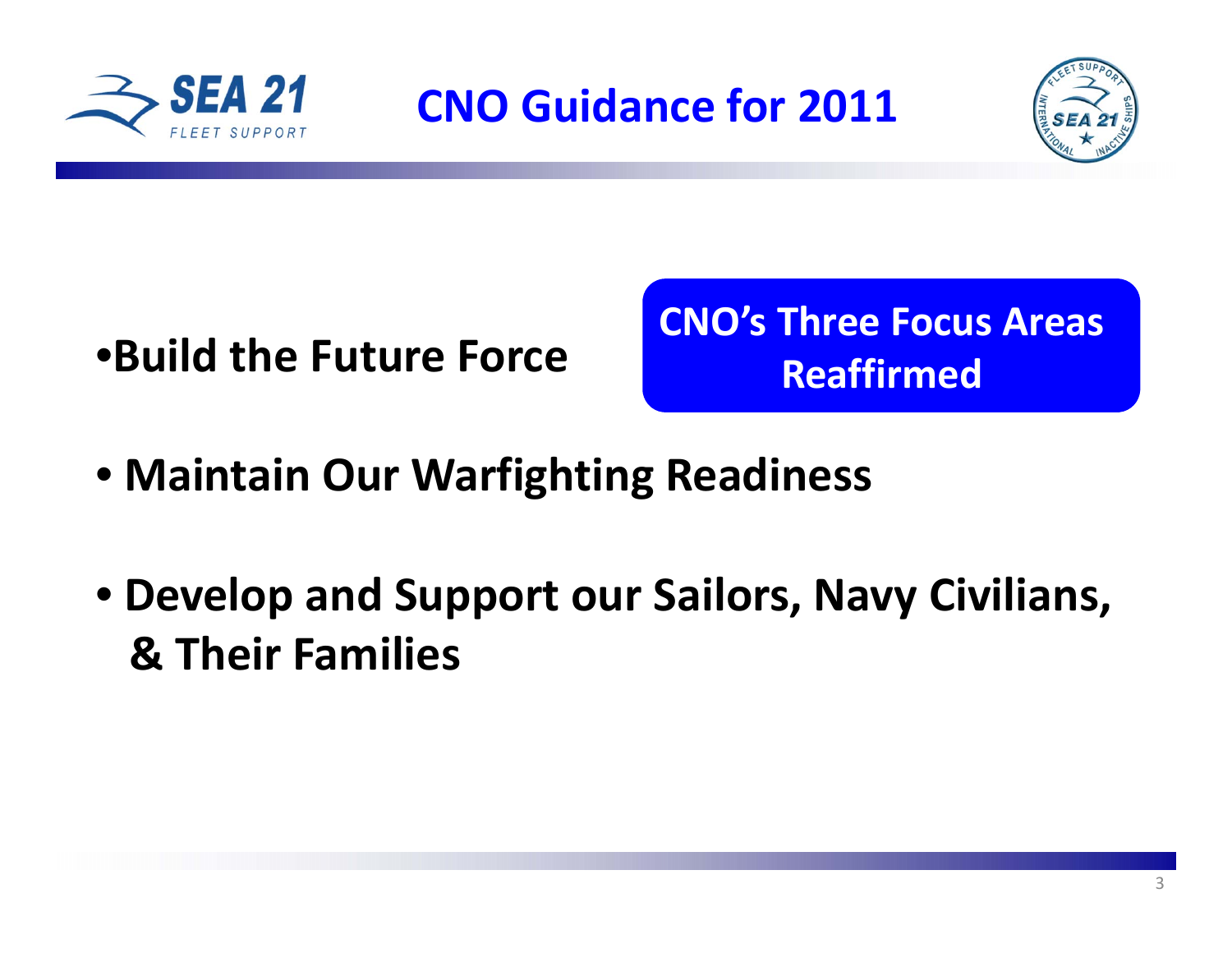



- **Continue to be the Dominant, Ready Naval Force Across all Maritime Missions**
- **Build <sup>a</sup> Navy with Appropriate Force Structure and Strategic Laydown**
- **Maintain Decision Superiority**

**CNO's Five Emphasis Areas out of 18 Intentions**

- **Align the Requirements, Resources and Acquisition Processes**
- **Evolve and Establish International Relationships**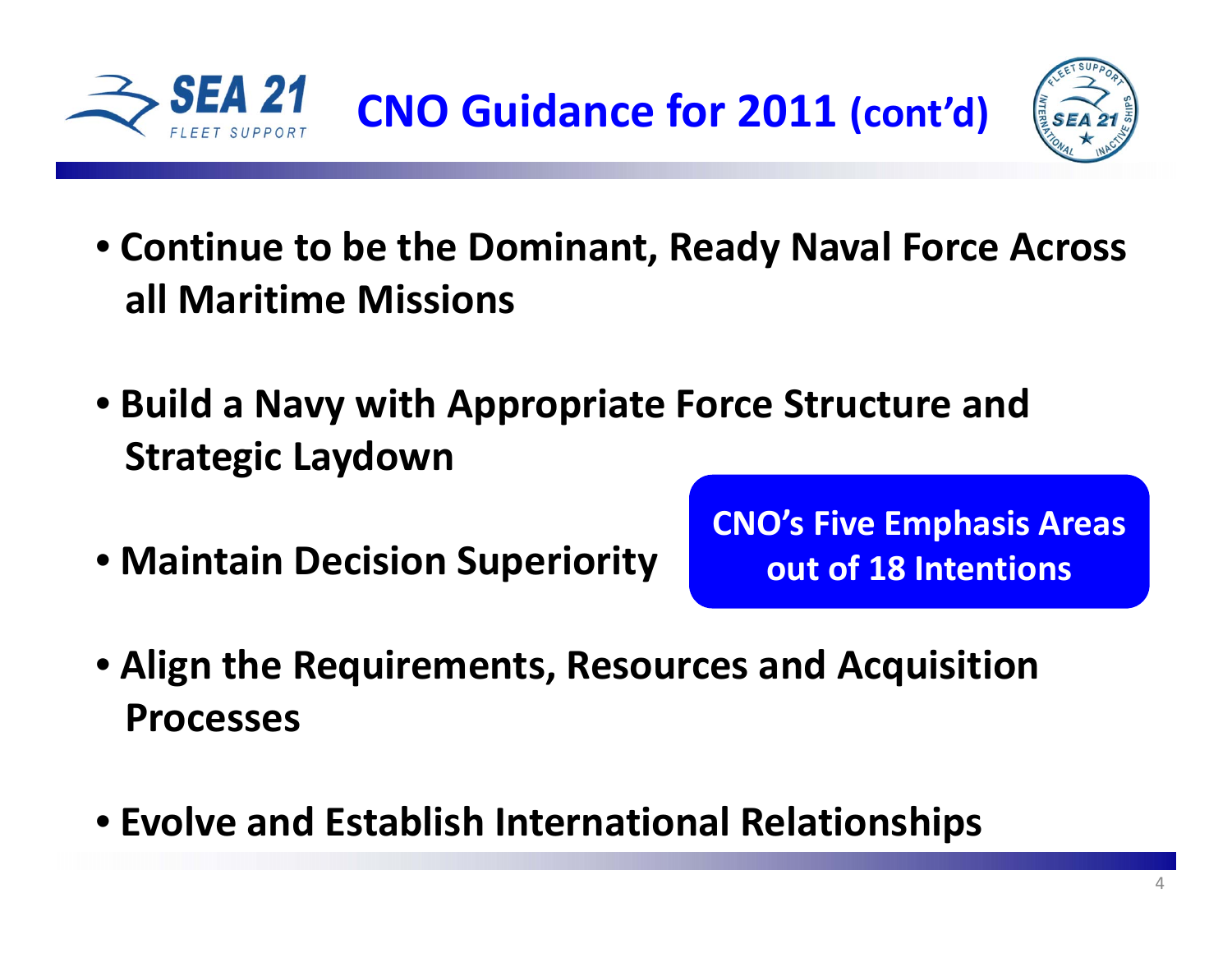

# **Current SMCA Investment**



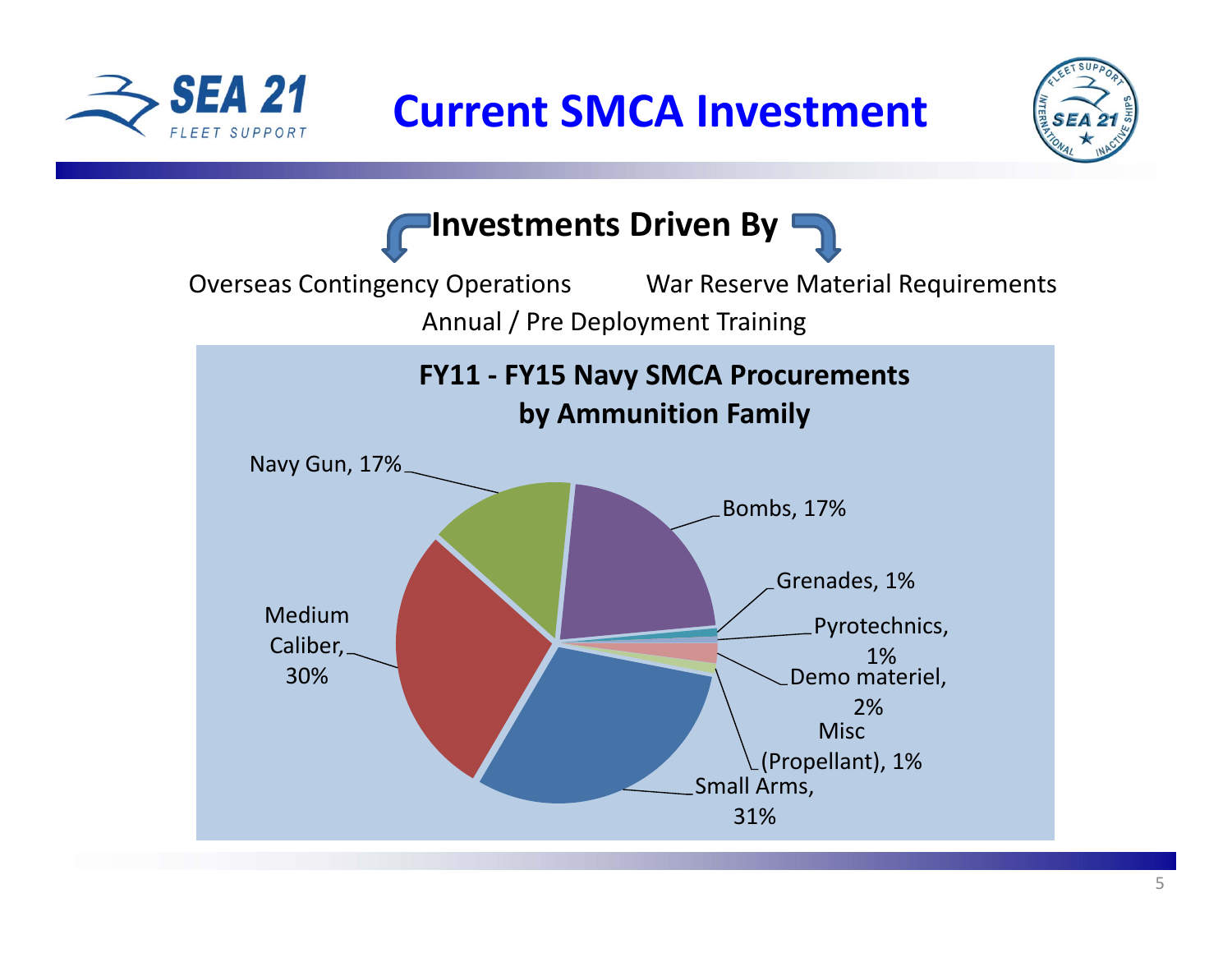





# •**USN Thanks You:**

- $\mathcal{L}_{\mathcal{A}}$  , where  $\mathcal{L}_{\mathcal{A}}$  is the set of the set of the set of the set of the set of the set of the set of the set of the set of the set of the set of the set of the set of the set of the set of the set of the **Ability to quickly respond to fluctuations in requirements and funding**
- $\mathcal{L}_{\mathcal{A}}$  **Efficient in driving waste out of manufacturing processes**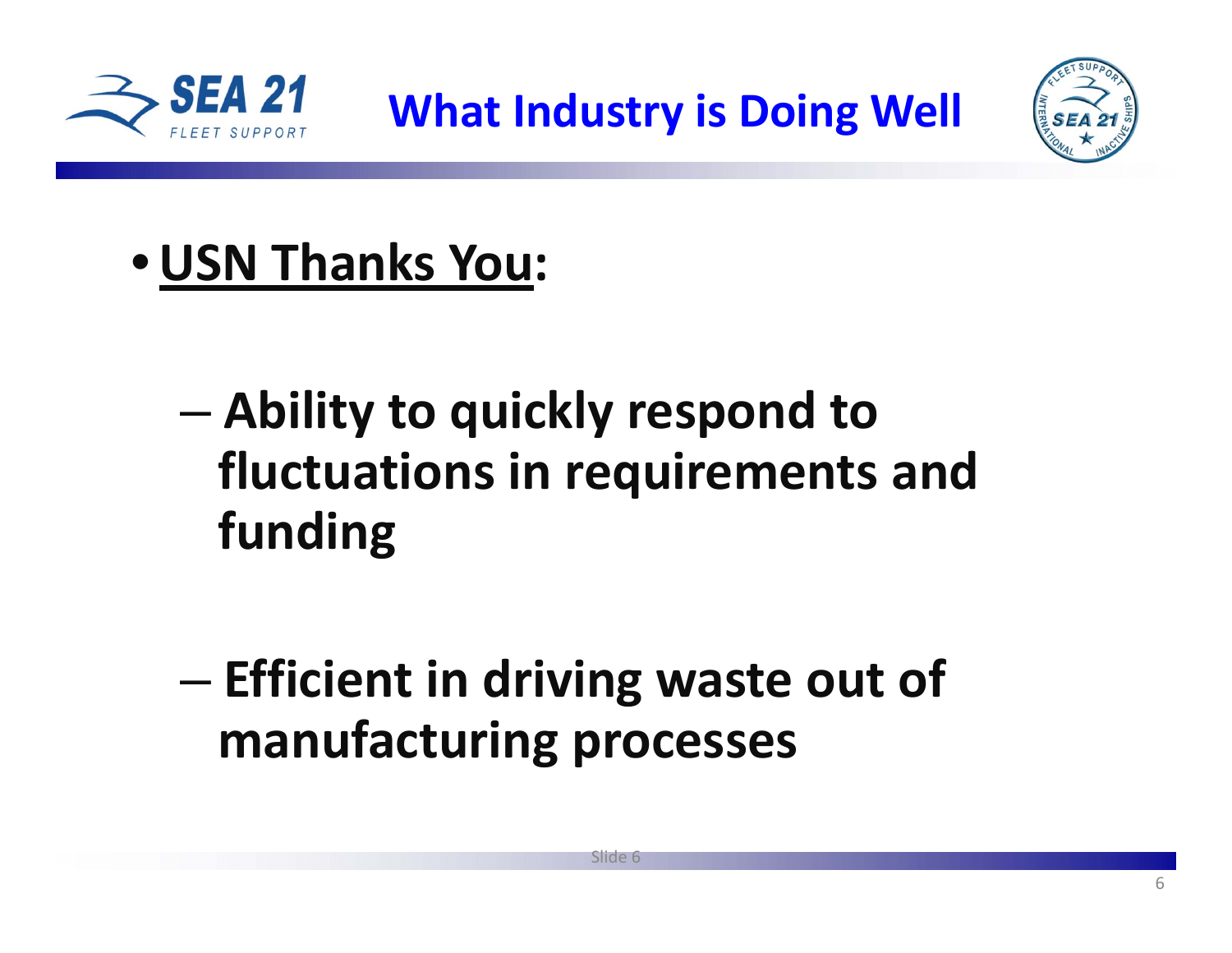



- **Fleet requests increased capability for 30MM Gun Weapon Systems (Range/Lethality)**
	- **USN actively looking at alternative munitions to extend beyond the current capabilities of basic HEI‐T configurations**
- **Contract award for (20) Littoral Combat Ships (LCS) increases need to deliver affordable 57MM ammunition to the FLEET in order to control Total Ownership Costs**
	- **USN evaluating submittals from recent Sources Sought for Training Practice Cartridge**
- **Despite delays USN still working with the SMCA to evaluate the potential to move forward with <sup>a</sup> Systems Contract Approach for 5/54 ammunition**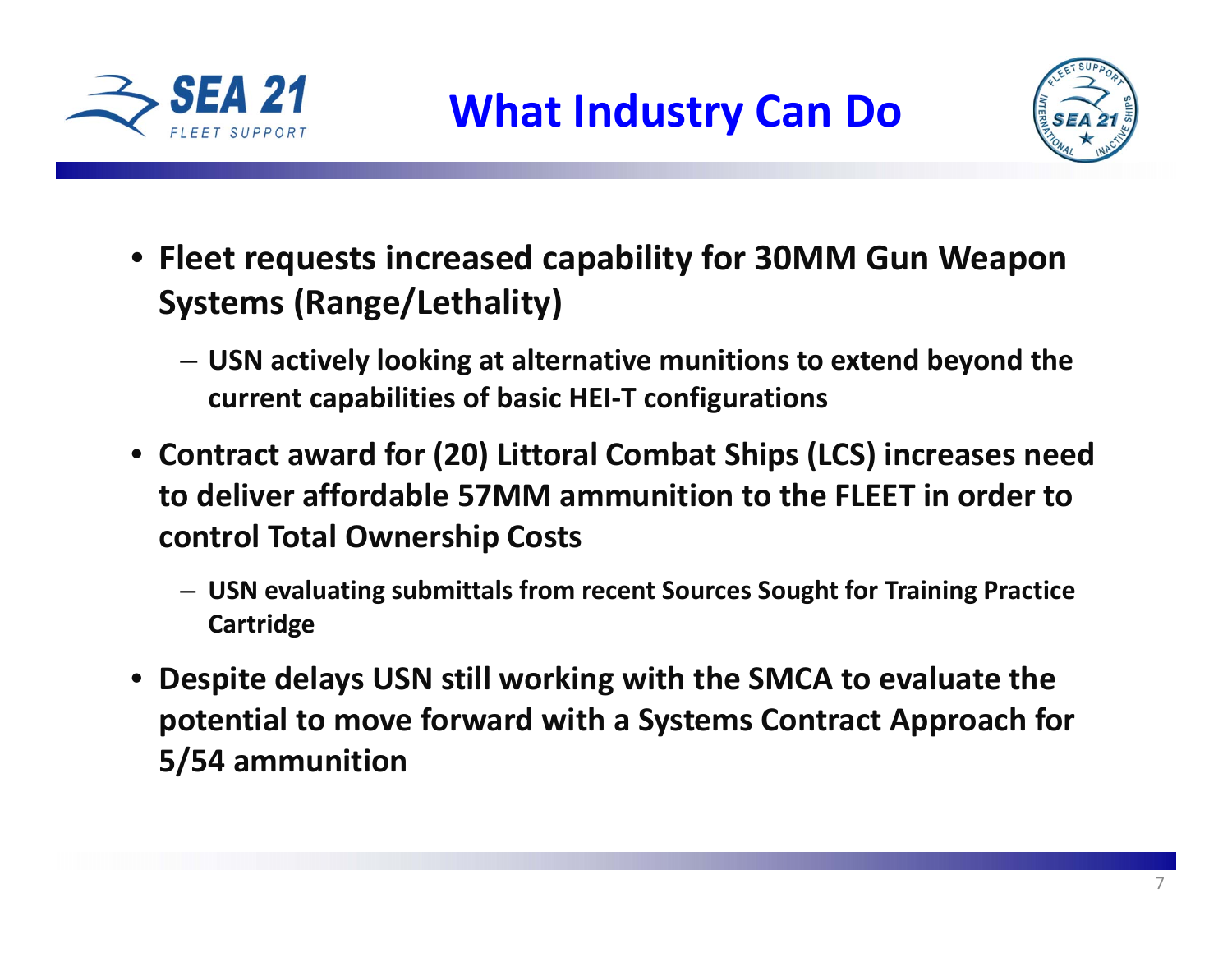



- **Look For:**
	- – **Alternatives to existing weapons and/or ordnance that with minor investment can achieve increased capability**
	- – **Alternatives for Littoral Combat Ship with the cancellation of NON‐Line of Sight Precision Munition (NLOS)**
	- – **Alternatives that will provide <sup>a</sup> similar measure of reliability for both safety and operations since significant resources are applied to qualify, accept and sustain munitions**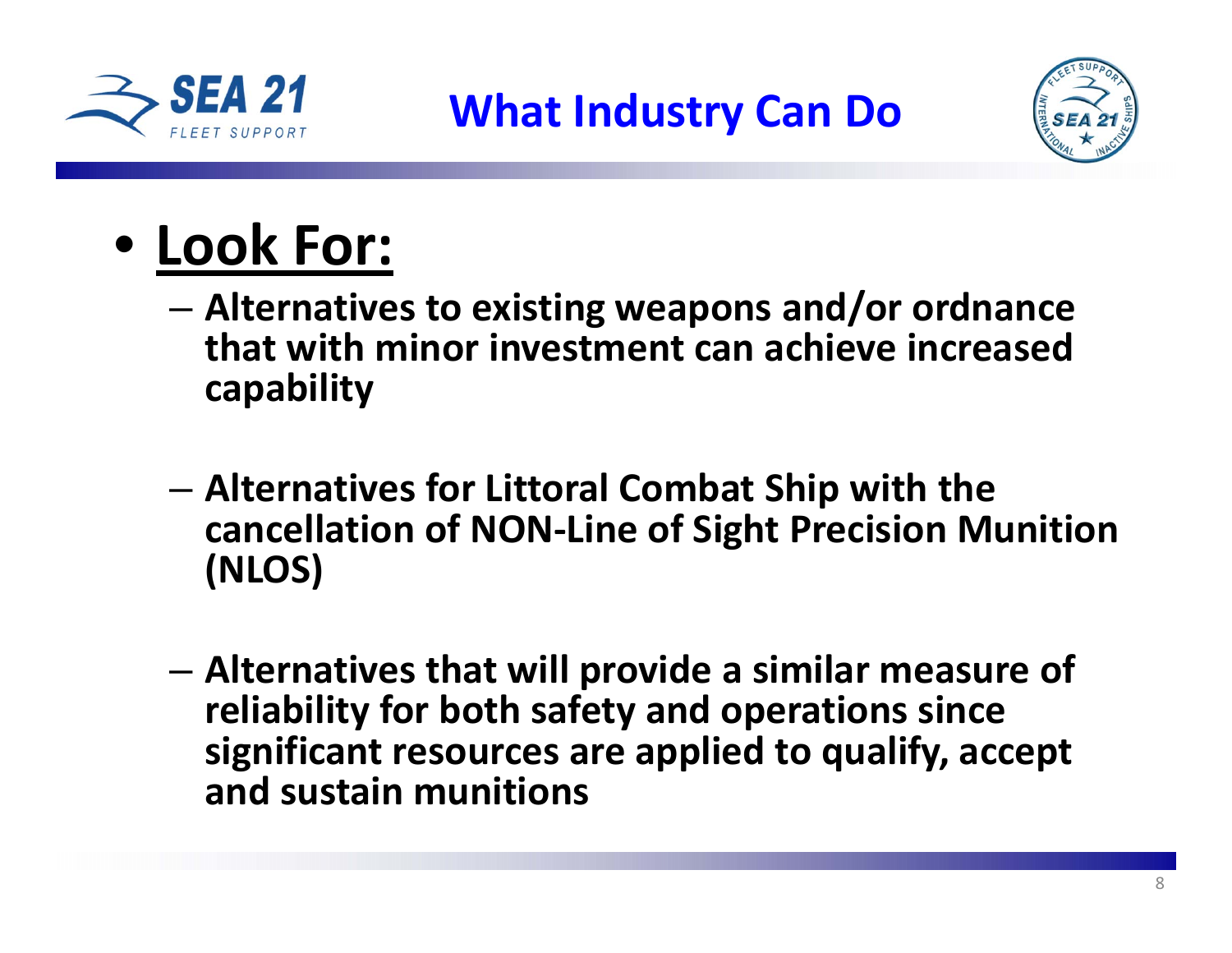



#### **Latest on Navy at Picatinny:** *To be Completed Aug 2011*

- • **Move Gun and Ammo RD&A functions to Picatinny Arsenal, NJ**
	- NSWC Crane Detachment at Fallbrook, CA
	- NSWC Crane, IN (except energetics and RD&A T&E in support of Special Operations)
	- NSWC Port Hueneme Detachment Louisville, KY
	- NAWC China Lake, CA (except energetics)
- **Move Weapon and Armament Packaging, Handling, Storage and Transportation (PHS&T) RD&A and T&E function from NSWC Indian Head Detachment Earle, NJ**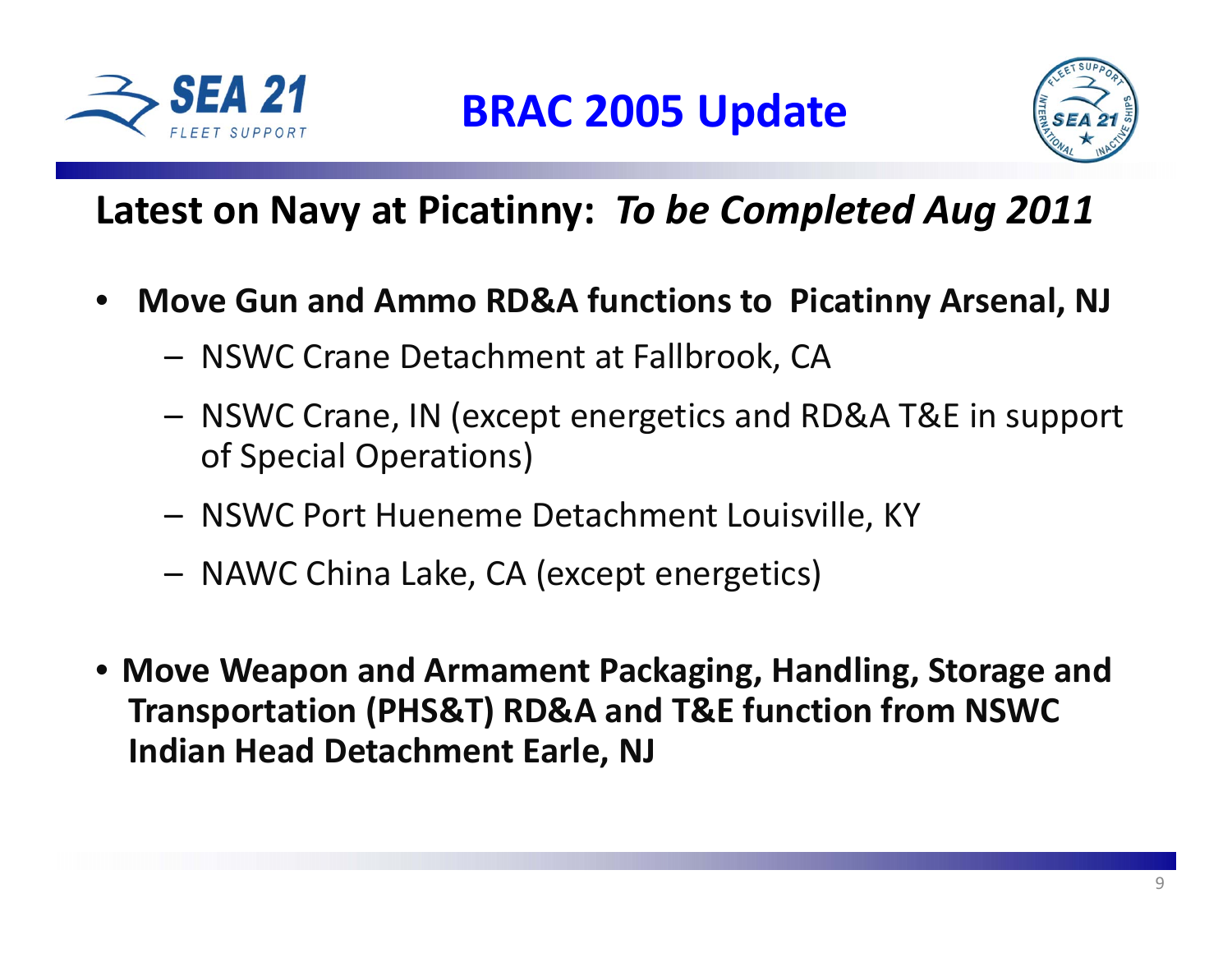

# **BRAC 2005 Update**



#### **Tech Data Center B61 PHST Center B458**



**Warehouse B3355**





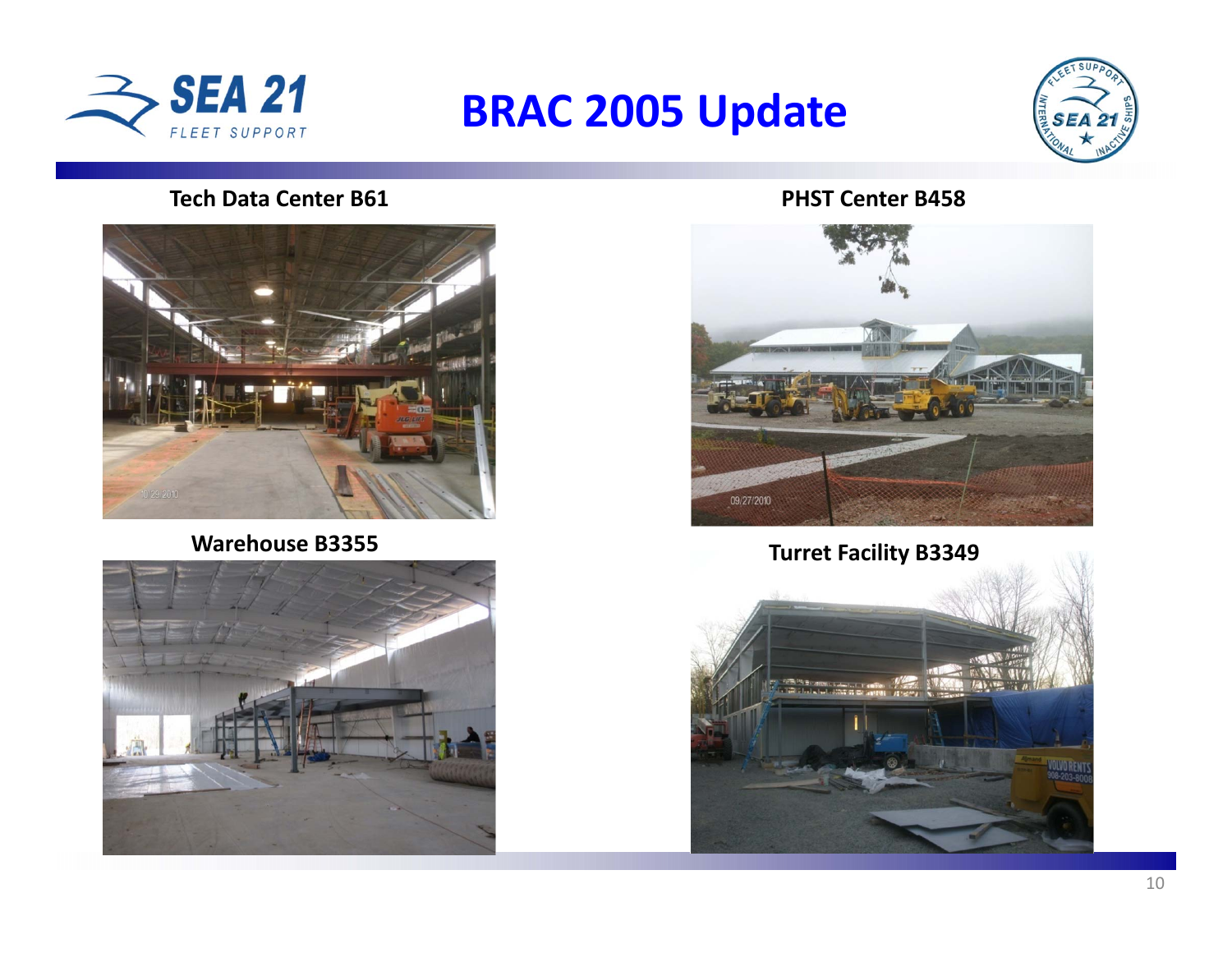

# **BRAC 2005 Update**



Range 647



Firing Bay and Control Room **Dual Slug Butts**